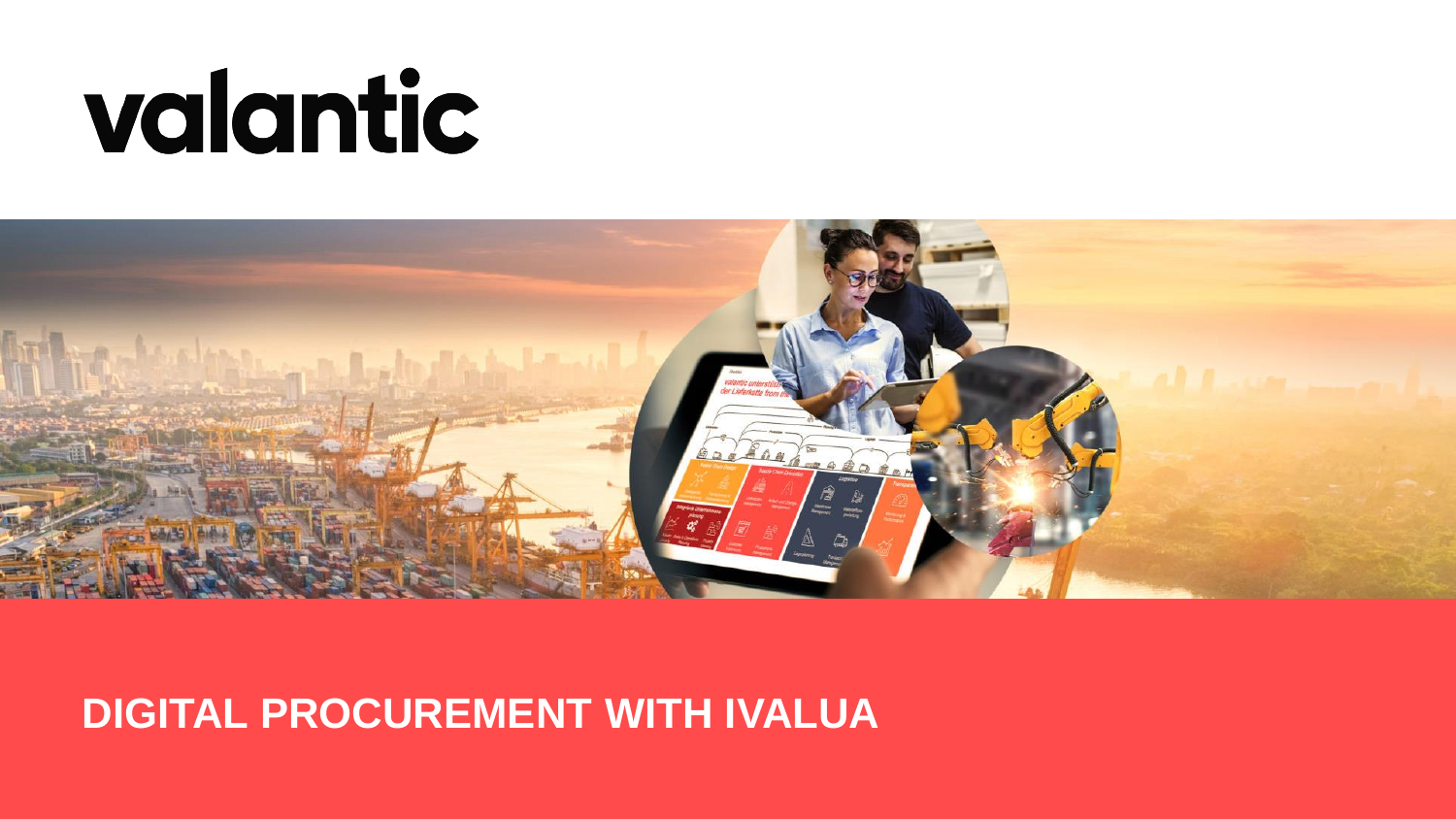## **With Ivalua, valantic offers a consistent E-Procurement Environment for all Industries**



valantic

- ✓ **Software Development**
- ✓ **Hosting Private Cloud**
- ✓ **Quality Control**
- ✓ **Assurance of Availability**
- ✓ **Technical Innovation Driver**

**Ivalua offers Modules for the full Range of Source-to-Pay:**



- ✓ **Process Consulting**
- ✓ **Best Practice for your Industry**
- ✓ **Project Management**
- ✓ **Implementation**
- ✓ **Roll-out and Trainings**
- ✓ **Change Management**
- ✓ **Hypercare**
- **Fast amortization** with flexibility unmatched by the competition thanks to **fast supplier qualification**, **customizable user interfaces** and **fast implementation**.
- **A uniform platform** (user interface, data, workflows) based on a code and a database enables **maximum automation** and **optimal evaluability** over the entire S2P process.
- Ivalua offers a **private cloud-based** solution that meets the **highest security requirements** thanks to its unique multi-instance architecture.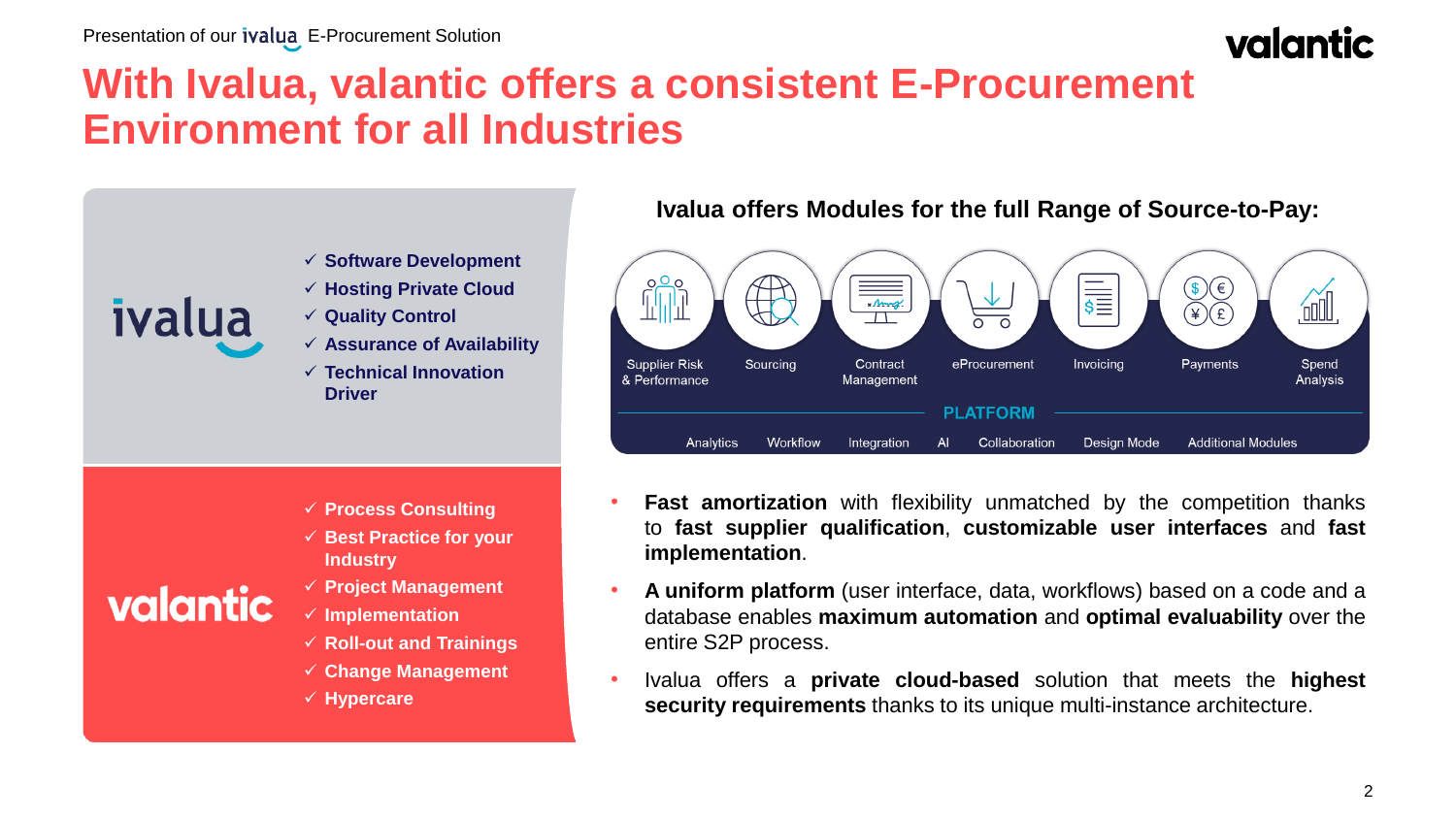## valantic **We support you in your Transformation towards a complete Digitalization of the Procurement Process (S2P)**

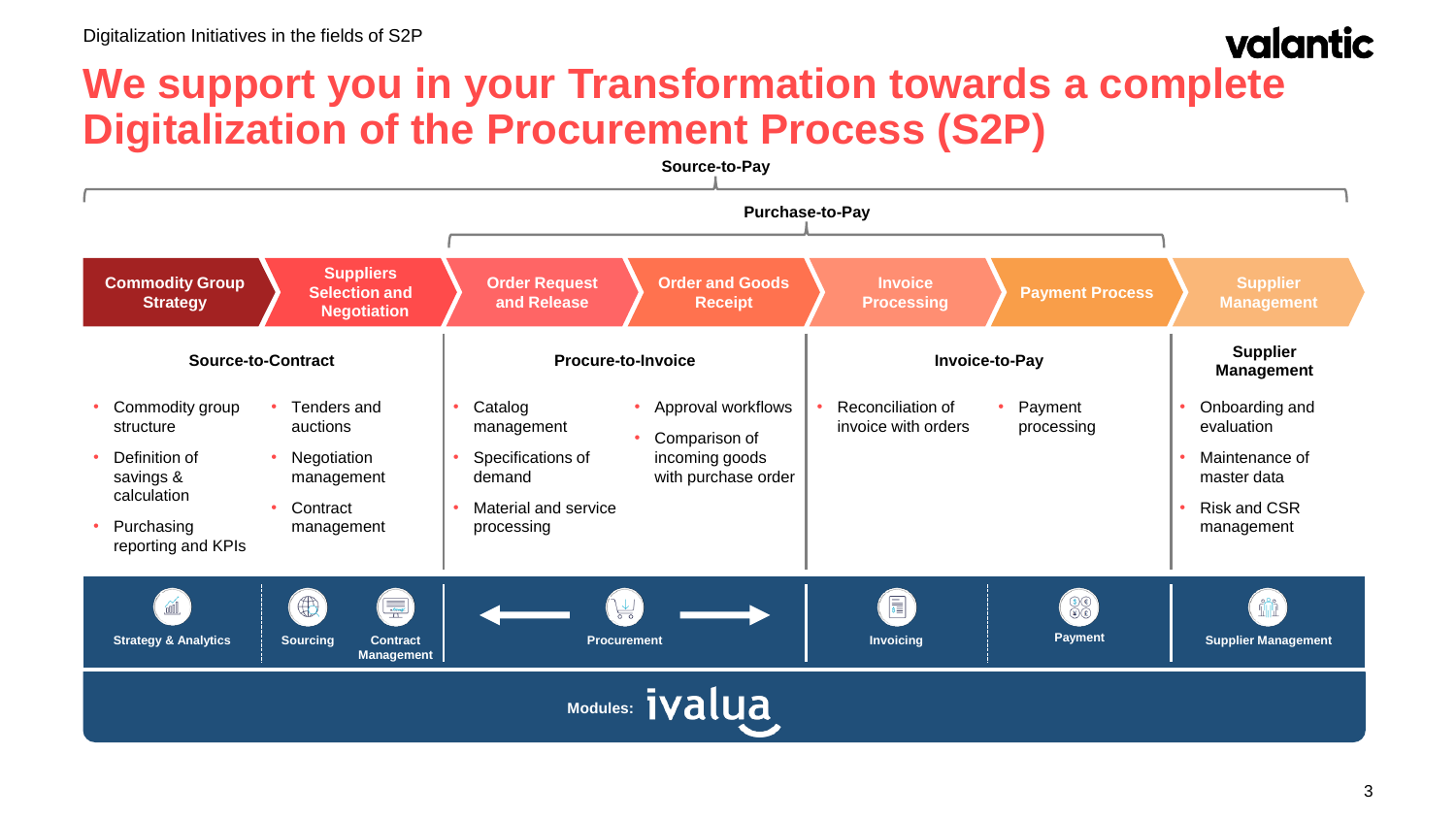## **The Digital Transformation of Purchasing Processes offers various Advantages. The Implementation ensures a high ROI**



## **Reduction of Processing times**

... by ordering online from a standardized, checked catalog at negotiated conditions or using a standardized tender template.



## **Transparency & Compliance**



… by automating the ordering process and archiving all important information. All purchasing processes are always fully traceable and transparent.

 $\pm$ 

### **Price Reduction for Supplier Material**

… thanks to clear and transparent tenders and standardized, checked catalogs, orders can be placed from qualified suppliers on negotiated terms.

**An e-procurement solution frees your purchasing department from annoying routine tasks. This means that important tasks such as supplier evaluation or the negotiation of framework contracts or offers can be taken over!"**

#### **Avoidance of Errors and Risks**



… through preconfigured interfaces in your ERP system that are fully integrated. (Supplier master data, cost centers, G / L accounts and product groups).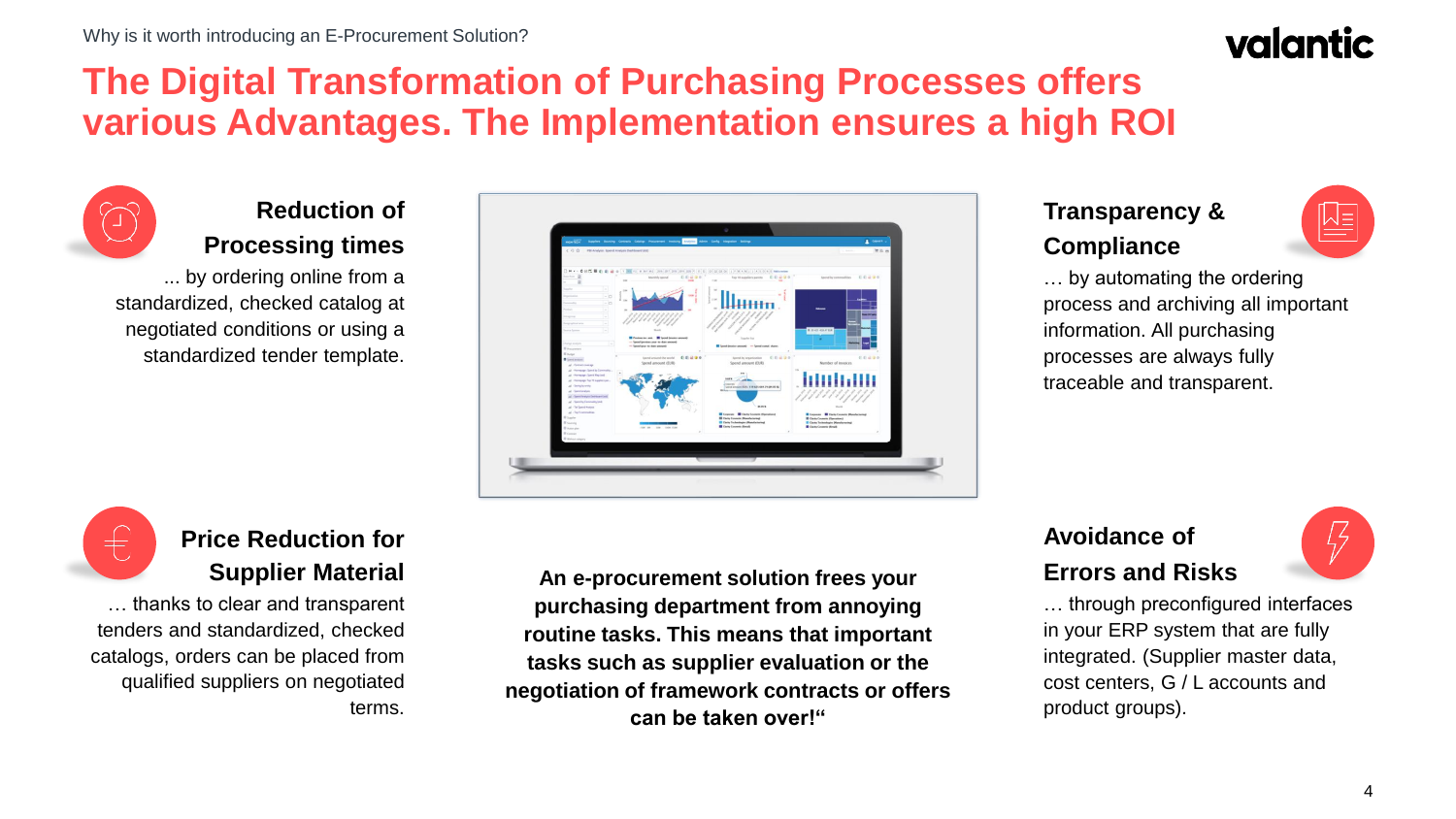## **Our Ivalua Team of Experts currently consists of qualified Consultants with extensive Project and Industry Experience**



**Dr. Magdalene Frey-Schmitt** Strategic Purchasing Marketing Interface



**Oliver Adelmann**

Purchasing Management Project Manager E-Procurement



**Ingo Hoepfner** Sales / Team Management Partner Management



**Florian Staud**

Purchasing Systems & Tools Project Manager



Purchasing Systems & Tools Data Management / Modeling **Customizing** 



#### **Dr. Mathias Gläsle**

Lean and Process Management Supplier Management

# Logistics Management



**Philipp Grittner**

Sustainability &

#### **Odai Alqaqa**

Supplier Management Quality Management



**Liudmila Rümmler** Quality Management Trainer and Coach

valantic